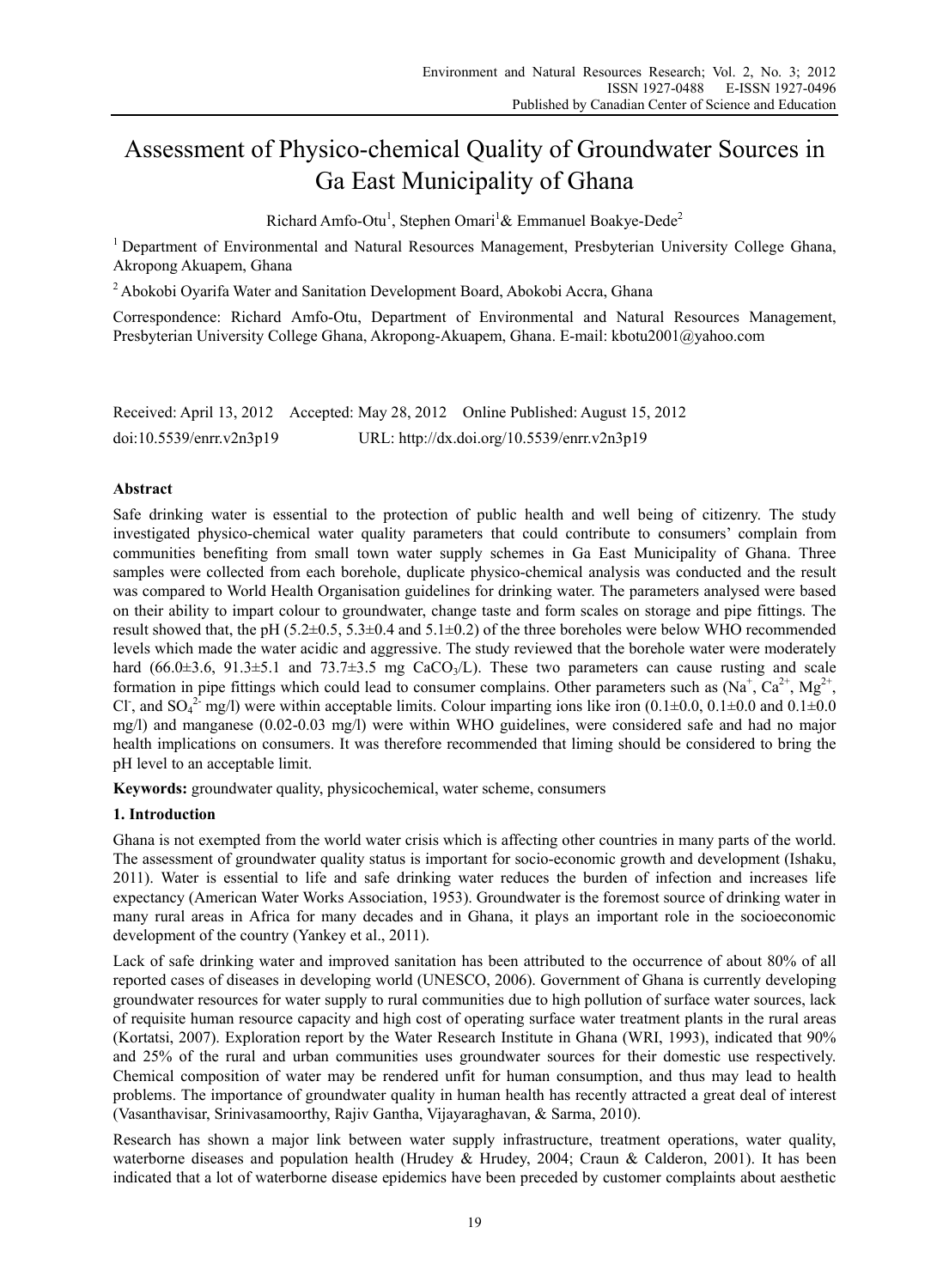water quality problems (Hrudey & Hrudey, 2007). Water quality complaints have been used to monitor treatment operations and quantify the extent of distribution and water quality problems (Dietrich, 2006; McGuire, Hund, Burlingame, Graziano, & Sullivan, 2005; Khiari et al., 2002; Burlingame & Anselme, 1995). Research has shown that rural water wells are not tested as suggested by professionals, and are contaminated with pathogens and chemical from various sources (Charrois, 2010). Others have shown that, 33% documented outbreaks of water-related infections could be attributed to groundwater systems (Reynolds, Mena, & Gerba, 2008).

The geology of Ghana is predominantly crystalline silicate rocks and weathered derivatives and these have contributed to groundwater with low salinity, more acidic and low values of total hardness (Pelig-Ba, 1999). Most studies linked the physico-chemical quality of groundwater to health. However, there seems to be a gap between groundwater quality and its effect on distribution systems and consumer complaints. Reports suggest that water quality tests are either not regularly done or not done at all for rural water supply systems, wells and boreholes as suggested by experts in the field. Therefore, this study investigated physico-chemical water quality parameters in relation to small town water distribution systems and possible parameters that could contribute to consumer complaints from the beneficiary communities in Ga East Municipality of Ghana.

#### **2. Description of Research Area**

Ga East Municipal Assembly is located at the northern part of Greater Accra Region. The municipality covers a total area of 166 sq km. It is bordered to the west by the Ga West Municipal Assembly (GWMA), to the east by the Adenta Municipal Assembly (AdMA), to the south by Accra Metropolitan Assembly (AMA) and to the north by the Akwapim South District Assembly.



Figure 1. Water distribution network in Ga East Municipality adopted from CERSGIS

The projected population for the Municipality is estimated at 247,313 at a growth rate of 2.3% which is highly due to migration influx (Census, 2000). The average household size for the municipality is 4.6. The population of the municipality is characterised by more male (51%) than female (49%).

Rainfall pattern is bi-modal with the average annual temperature ranging between 25.1°C in August and 28.4°C in February and March, being the hottest months. Potable water supply in the municipality is done by Ghana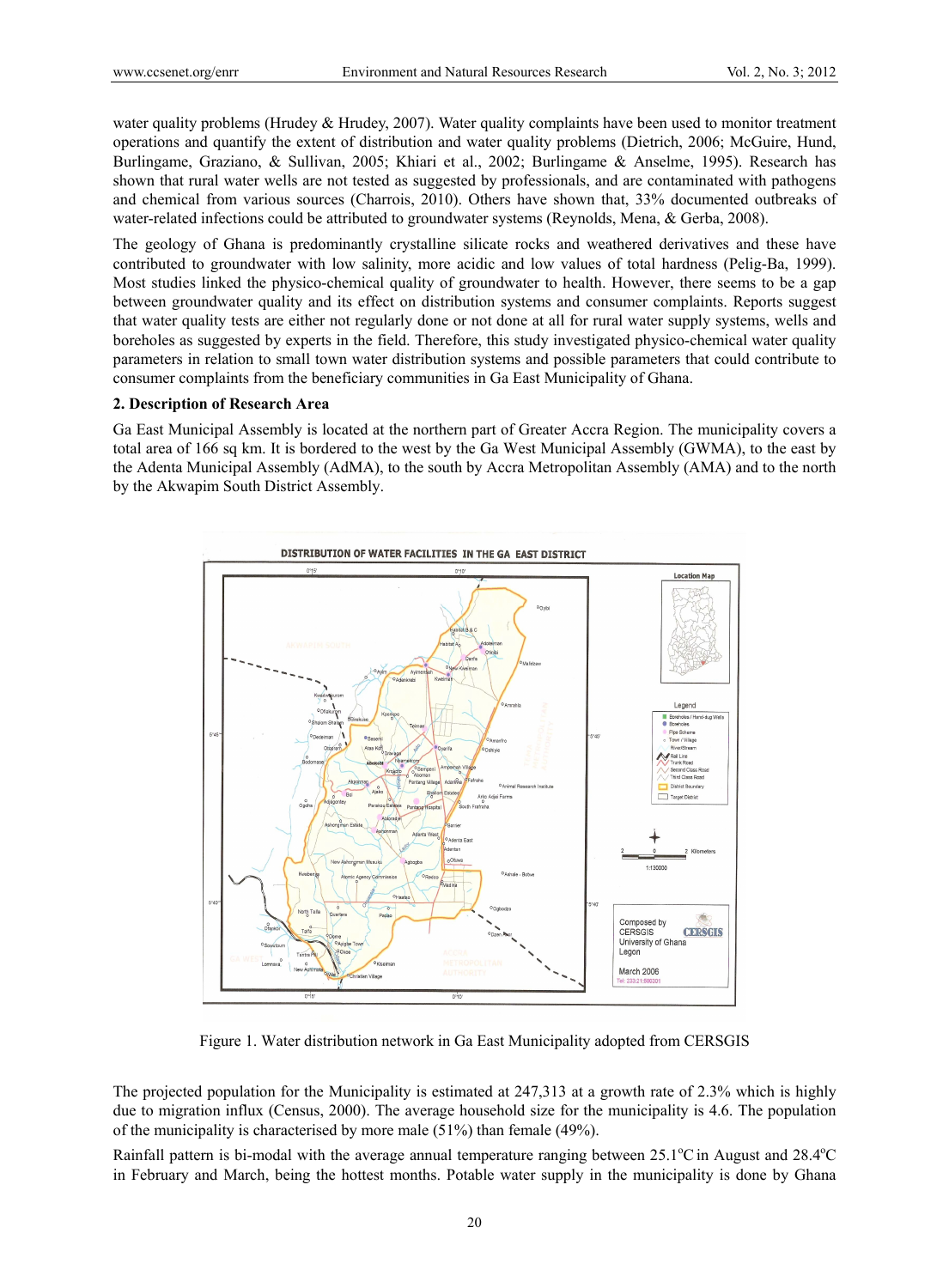Urban Water Limited (GUWL) and the Municipal Assembly from Community Water and Sanitation Agency (CWSA) program. The urban areas are served by GUWL whiles the rural areas and small towns are served by the Municipal Assembly through Water and Sanitation Development Boards (WSDB) in the beneficiary communities. There are three small town water supply schemes in the municipality which serves semi-rural areas, including Abokobi-Oyarifa, Pantang Area and Kweiman-Danfa water schemes. The Abokobi-Oyarifa-Teiman water scheme serves about 10,750 people, Pantang area water scheme serves about 12, 401 people and Kweiman-Danfa water scheme serves 5,400 people. The three schemes cover twenty-three communities within the Municipality. The three boreholes serving as the sources of supply are located in the valley of the Akuapem Ridge which falls within the Togo rock formation.

#### **3. Materials and Methods**

In this study the Flame atomic absorption Spectrometry method was used to determine the trace metals in underground water. In all, three (3) samples each were collected from the three small town water supply systems within the Ga East Municipal Assembly. The following equipment and glassware: Hach DR/2000, Spectrophotometer, Horiba Compact B-212 pH Meter, analytical balance, 250-ml conical flask, beaker, burette, pipette, dropper, wash bottle, measuring cylinder, magnetic stirrer, sterile sample bottles, were used in the water quality analysis. The Physico-chemical analysis of groundwater samples were carried by instrument and non-instrumental method. Temperature, pH, conductivity, TDS were determined by using in-situ water analysis Kit. The water quality parameters were analyzed using the standard procedure mentioned in APHA (1995). All the elemental analysis was conducted using digital Flame Photometer. All the reagents used for the analysis were AR grade and double distilled water used for preparation of solutions. Samples of water for analysis were prepared depending on the parameter to be tested. Two sample cells were used for each analysis. One sample cell was filled with measured quantity of prepared sample and the other cell was filled with deionised water to serve as blank. The sample cells with its contents were placed in the Hach DR/2000 Spectrophotometer and analysed. The results obtained were displayed and the values recorded. The test was repeated for the duplicate samples of each borehole. The samples were analysed for parameters such as colour, turbidity, TDS, alkalinity, pH, iron, hardness, calcium, magnesium, manganese, sulphate and chloride.

#### **4. Results and Discussion**

|                               | $Mean \pm S.D$  |                 | WHO*            |             |
|-------------------------------|-----------------|-----------------|-----------------|-------------|
| Parameter                     | Abokobi-Oyarifa | Pantang Area    | Kweiman-Danfa   |             |
| pH                            | $5.2 \pm 0.5$   | $5.3 \pm 0.4$   | $5.1 \pm 0.2$   | $6.5 - 8.5$ |
| True colour (PtCo)            | $5.0 \pm 0.0$   | $5.0 \pm 0.0$   | $5.0 \pm 0.0$   | 15          |
| Turbidity (NTU)               | $0.2 \pm 0.0$   | $0.2 \pm 0.0$   | $0.2 \pm 0.0$   | 5           |
| Total Dissolved Solids (mg/l) | $375.0 \pm 5.6$ | $323.3 \pm 9.7$ | $217.3 \pm 8.7$ | 1000        |
| Total Suspended Solids (mg/l) | $1.0 \pm 0.0$   | $1.0 \pm 0.0$   | $1.0 \pm 0.0$   |             |
| Total hardness (mg/l)         | $66.0 \pm 3.6$  | $91.3 \pm 5.1$  | $73.7 \pm 3.5$  | 500         |
| Alkalinity (mg/l)             | $30.7 \pm 3.1$  | $25.7 \pm 2.5$  | $26.7 \pm 5.1$  |             |
| $Ca^{2+} (mg/l)$              | $11.2 \pm 0.5$  | $17.3 \pm 1.4$  | $5.1 \pm 1.0$   |             |
| $Mg^{2+} (mg/l)$              | $9.8 \pm 0.6$   | $12.9 \pm 0.7$  | $3.5 \pm 0.5$   |             |
| $Na^+(mg/l)$                  | $56.3 \pm 4.0$  | $53.2 \pm 3.7$  | $48.4 \pm 2.9$  | 200         |
| $Cl^-(mg/l)$                  | $140.4 \pm 5.9$ | $128.7 \pm 1.2$ | $107.7 \pm 4.5$ | 250         |
| $Fe^{2+} (mg/l)$              | $0.1 \pm 0.0$   | $0.1 \pm 0.0$   | $0.1 \pm 0.0$   | 0.3         |
| $Mn^{2+} (mg/l)$              | $0.0 \pm 0.0$   | $0.0 \pm 0.0$   | $0.0 \pm 0.0$   | 0.5         |
| $SO_4^{2-}$ (mg/l)            | $33.3 \pm 4.0$  | $38.7 \pm 2.1$  | $6.7 \pm 5.0$   | 250         |

Table 1. Physical and chemical characteristics of boreholes in the selected communities in Ga East Municipality

\*WHO drinking water quality, 1993 and 2011.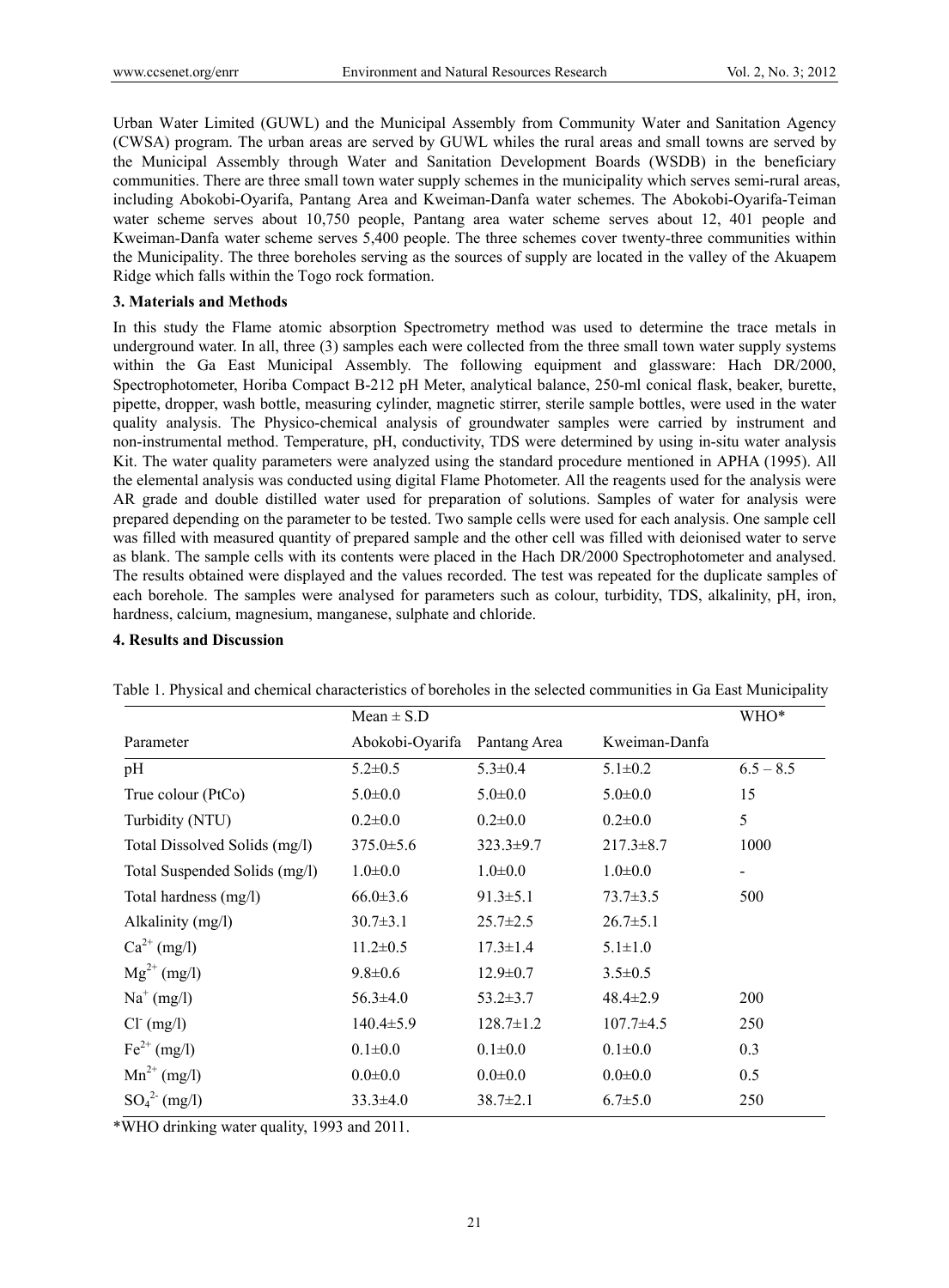As shown in Table 1, the pH levels from the three boreholes were below the WHO guideline permissible limit for drinking water. The pH level of 5.1-5.3 revealed that the water from the boreholes was mildly acidic. The acidity may be from carbonic acid due to the presence of  $CO<sub>2</sub>$  within the soil zone and other natural biogeochemical processes (Yankey et al., 2011; Hounslow, 1995; Langmuir, 1997). Acidity increases the capacity of the water to attack geological materials and leach toxic trace metals into the water making it potentially harmful for human consumption. There were some distribution lines, fixtures that were corroding, and some development of stains in household sinks. This confirm the findings EPA-US, that acidic pH and the presence of  $CO<sub>2</sub>$  make the water aggressive and attack pipe fittings and distribution lines and cause aesthetic problems, such as a metallic or sour taste, laundry staining or blue-green stains in sinks and drains (EPA-US, 2007; WHO, 1993). Acidic water, however, can be conditioned with lime to give product water with increased pH (McGuire, 2007). The true colour measured for the water samples from the boreholes were below the WHO guidelines of 15 PtCo. This implies that the colour of the water is very good and does not pose any aesthetic problems to the users and therefore can be considered safe for domestic use. The turbidity values for the three borehole water samples (0.2NTU) were below the recommended value of 5 NTU by WHO. This is expected of groundwater and it is therefore safe for domestic use and does not pose any health problems to the consumers. The total dissolved solids (TDS) ranged between 217.3-375.6 mg/l, which are below the recommended level by the WHO (1000mg/l). Even though no direct health effects is known for TDS, certain components of TDS, such as chlorides, sulphates, magnesium, calcium, and carbonates, affect corrosion or encrustation in water-distribution systems. Since the TDS was not too high it does not excessively contribute to scaling as suggested by WHO (1996) that high TDS levels (>500 mg/litre) result in excessive scaling in water pipes which can decrease the life of service appurtenance, water heaters, boilers, and household appliances such as kettles and steam irons.

Table 1 also showed that total hardness of the water samples from the boreholes ranged between 66.4-91.3mg/l and this was below the WHO guideline value of 500mg/l. This showed that the water from the boreholes were moderately hard. According to Langmuir (1997), water is considered to be soft, moderately hard, hard, and very hard when its hardness level is 0-60 mg/l, 61-120 mg/l, 121-180 mg/l, and >180 mg/l, respectively. Hardness of water is mainly due to the presence of salts of calcium and magnesium and this reduces lather formation and also increases the boiling point of the water (Murhekar, 2011). Hardness of water also leads to the formation of scales in sinks, pipe fittings and cooking utensils. The users of hard water tend to use a lot of soaps for washing.

#### **5. Manganese and Iron**

The concentration of Manganese ions  $[Mn^{2+}]$  in the three sampled boreholes were below the recommended WHO guidelines. Manganese is an important micronutrient for both plants and animals, however if taken in large doses can cause some diseases and liver damage (Hem, 1970). The total iron concentration  $[Fe^{2+}]$  in the water samples were below the WHO guideline value of 0.3mg/l (WHO, 2011). Iron is essential to the human body and its intake through drinking water is normally an insignificant portion of the body requirement (Freeze & Cherry, 1979; Kortatsi, 2007). The maximum permissible concentration of 0.3mg/l in drinking water is primarily for reasons of taste and avoidance of staining of sinks and laundered textiles (Woiff & Wasserman, 1972). Therefore this parameter is acceptable for the three boreholes analysed.

The concentration of calcium ions  $[Ca^{2+}]$  in the water samples of the three communities' ranges between 4-20mg/l and these are below the Ghana Urban Water Limited (GUWL) standard of 200mg/l. The levels in the tested samples therefore indicate that the water is safe for consumers however it contributes to the hardness of the water especially in the samples from Pantang and Abokobi. The concentration of magnesium ions  $[Mg^{2+}]$ was found to be below the GUWL standard of 200mg/l and WHO guidelines. It is known that  $Ca^{2+}$  and  $Mg^{2+}$ ions in water are essential for human health and metabolism (Kortatsi, 2007). Concentrations of other ions such as chloride (Cl<sup>-</sup>), sodium (Na<sup>+</sup>) and Sulphate (SO<sub>4</sub><sup>2</sup>) were below the recommended standard by WHO as 250mg/l, 200mg/l and 250mg/l for Cl<sup>-</sup>, Na<sup>+</sup> and  $SO_4^2$ <sup>-</sup> respectively. Intake by humans of water with concentrations of these ions above the recommended limits is generally not harmful (Kortatsi, 2007). When Na<sup>+</sup> exceeds the recommended limit of 200 mg/l, the water tastes salty. Similarly, maximum chloride concentration permissible in drinking water is 250 mg/l primarily because of taste. Likewise, sulphate concentration in drinking water must not exceed 250 mg/l otherwise the water will taste bitter. Higher  $SO_4^2$ - concentrations can even produce laxative effect (Kortatsi, 2007). Therefore, they do not pose neither physiological nor aesthetic problems to groundwater usage for drinking or domestic purposes within the Ga East Municipal Assembly. They may however contribute to scale formation and water hardness.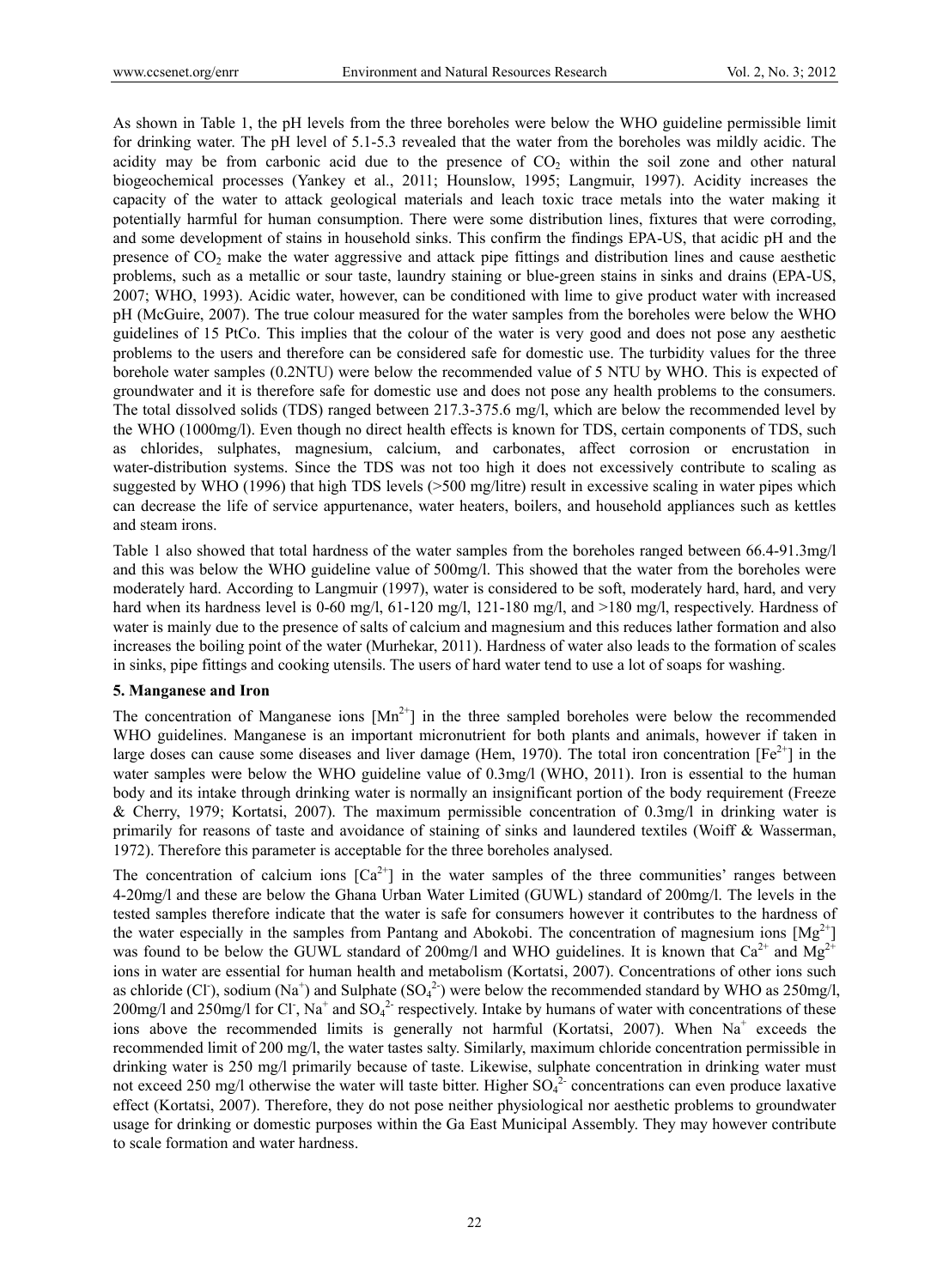#### **6. Conclusions**

The research conducted in the Ga East Municipality on the three small town water supply schemes indicated that the pH levels of the groundwater were acidic and may facilitate corrosion of the pipe fittings and contribute to scale formation. The waters supplied to the communities were moderately hard which suggest the formation of scales in utensils, pipe fittings and formation of whitish substances after heating the water. This may be so because the hardness is due to the salts of calcium and magnesium sulphate or carbonate present in the water. All the other physicochemical parameters determined in this research were within acceptable limits and poses no known health or aesthetic effects to the consumers. It is therefore suggested that liming should be done to raise the pH of the waters to an acceptable level and further studies to assess customer satisfaction of services and water quality should be considered.

### **Acknowledgements**

We wish to express our deepest gratitude to Stella Buadi and Eunice Boakye-Dede for their dedication and support for this work. We are also grateful to the Director of Water Quality Assurance Unit of Ghana Water Company Limited in Koforidua, Eastern Region of Ghana for allowing us to use their Laboratory. Our thanks also go to Dr. Frank Arku and Mr. Edward Wiafe (PUCG, Akropong) for their support and encouragement.

#### **References**

- American Water Works Association. (1953). *Water quality and treatment*. New York: American Water Works Association, Inc. p. 451.
- APHA. (1995). Standard methods for the examinations of water and waste water. Publisher: APHA-AWWA-WPCF.
- Burlingame, G. A., & Anselme, C. (1995). Distribution System Tastes and Odors. Advances in Taste and Odour Treatment and Control (I.H. Suffet, J. Mallevialle, and E. Kawczynski, editors). AwwaRF/Lyonnaise des Eaux, Denver.
- Charrois, J. W. A. (2010). Private drinking water supplies: challenges for public health.
- Campbell, A. (2007). *Biology of Life.* Edinburg Publications, England. p. 108.
- Dietrich, A. M. (2006). Aesthetic Issues for Drinking Water. *Jour. Water & Health, 4*(1), 11.
- Drinan, J. E. (2001). *Water and Waste Water Treatment a guide for the Non Engineering Professional*. pp. 28-29.
- Freeze, A. R., & Cherry, J. A. (1979). *Groundwater.* Prentice-Hall Inc., Englewood Cliffs, New Jersey.
- Ga East Municipal Map Composed by University of Ghana Legon.
- Ga East Municipal Report. (2006). District Coordinating Report, by the Planning Unit.
- Hauser, B. A. (2003). Drinking Water Chemistry. *Laboratory Manuel Pages, 26*, 53-55.
- Hem, J. D. (1970*). Study and interpretation of the chemical characteristic of natural water.* (2nd ed.). U.S. Geol. Survey Water Supply Paper 1473. p.363.
- Hounslow, A. W. (1995). *Water Quality Data Analysis and Interpretation*. Lewis Publishers, Boca Raton, New York.
- Hrudey, S. E., & Hrudey, E. J. (2004). *Safe Drinking Water Lessons From Recent Outbreaks in Affluent Nations*. IWA Publ., London.
- Hrudey, S. E., & Hrudey, E. J. (2007). A Nose for Trouble: The Role of Off-flavours in Assuring Safe Drinking Water. *Water Sci. & Technol., 55*(5), 69.
- Ishaku, J. M. (2011). Assessment of groundwater quality index for Jimeta-Yola area, Northeastern Nigeria. *Journal of Geology and Mining*.
- Khiari, D., Barrett, S., Chinn, R., Bruchet, A., Piriou, P., Matia, L., & Leutweiler, P. (2002). *Distribution-generated Taste and Odour Phenomena*. Awwa R F, Denver.
- Kortatsi, B. K. (2007). Groundwater quality in wassa West District of The Western Region of Ghana. *West African Journal of Applied Ecology, 11,* 1.
- Langmuir, D. (1997). Aqueous Environmental Geochemistry. Prentice Hall Upper Saddle River, New Jersey.
- Lee, G. W., & Brodie, J. E. (1982). *Recreational Water Quality in a Number of South Pacific Island Countries NTRI Technical report* .University of South Pacific Fiji Island.